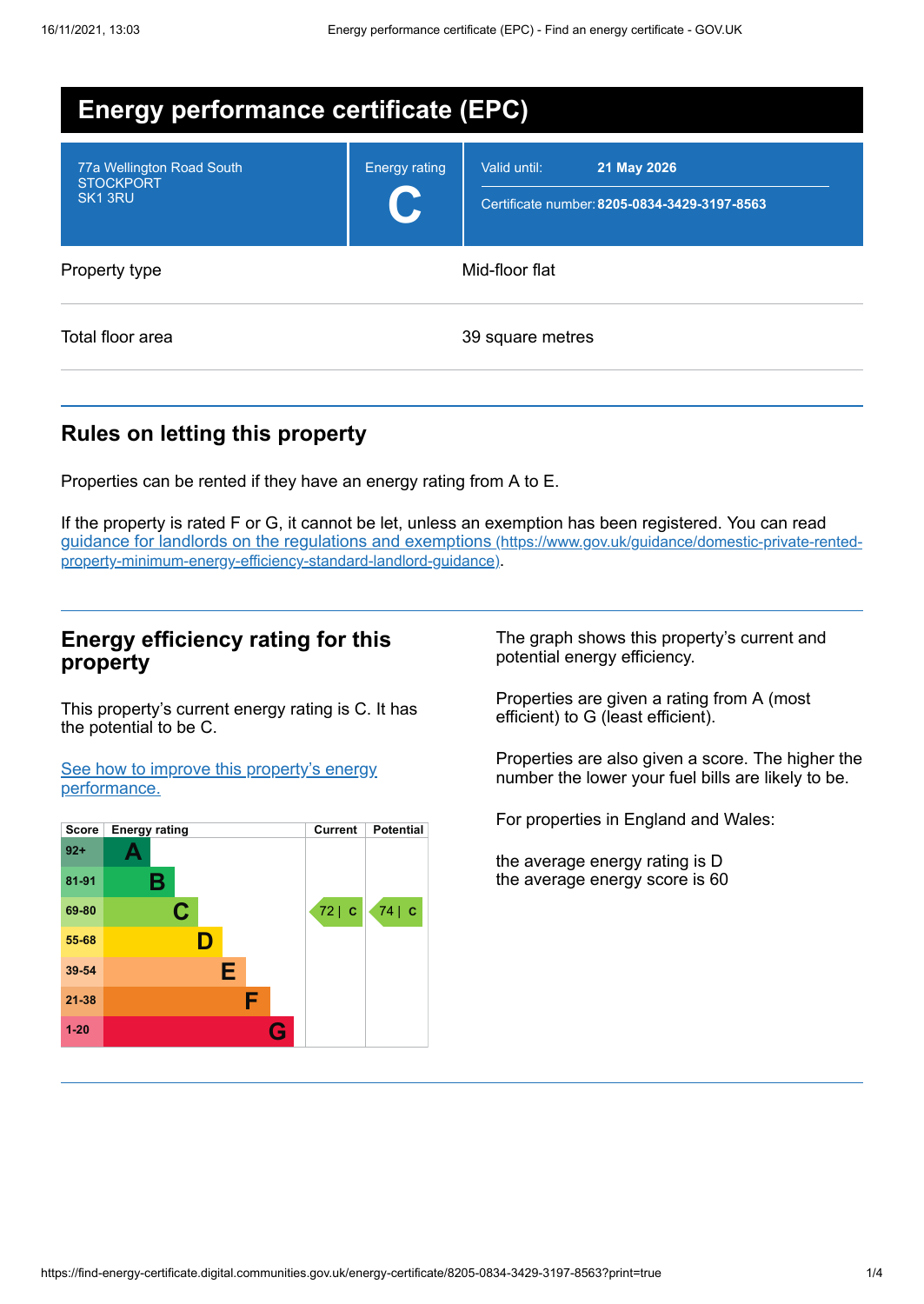# **Breakdown of property's energy performance**

This section shows the energy performance for features of this property. The assessment does not consider the condition of a feature and how well it is working.

Each feature is assessed as one of the following:

- very good (most efficient)
- good
- average
- poor
- very poor (least efficient)

When the description says "assumed", it means that the feature could not be inspected and an assumption has been made based on the property's age and type.

| <b>Feature</b>       | <b>Description</b>                             | Rating    |
|----------------------|------------------------------------------------|-----------|
| Wall                 | Solid brick, as built, no insulation (assumed) | Poor      |
| Roof                 | Pitched, 150 mm loft insulation                | Good      |
| Window               | Fully double glazed                            | Average   |
| Main heating         | Boiler and radiators, mains gas                | Good      |
| Main heating control | Programmer, room thermostat and TRVs           | Good      |
| Hot water            | From main system                               | Good      |
| Lighting             | Low energy lighting in all fixed outlets       | Very good |
| Floor                | (other premises below)                         | N/A       |
| Secondary heating    | None                                           | N/A       |

### **Primary energy use**

The primary energy use for this property per year is 234 kilowatt hours per square metre (kWh/m2).

| <b>Environmental impact of this</b><br>property                                                                                                                                                        |                   | This property's potential<br>production                                                                                                                                                  | 1.4 tonnes of CO2 |
|--------------------------------------------------------------------------------------------------------------------------------------------------------------------------------------------------------|-------------------|------------------------------------------------------------------------------------------------------------------------------------------------------------------------------------------|-------------------|
| One of the biggest contributors to climate<br>change is carbon dioxide (CO2). The energy<br>used for heating, lighting and power in our<br>homes produces over a quarter of the UK's CO2<br>emissions. |                   | By making the recommended changes, you<br>could reduce this property's CO2 emissions by<br>0.2 tonnes per year. This will help to protect the<br>environment.                            |                   |
| An average household<br>produces                                                                                                                                                                       | 6 tonnes of CO2   | Environmental impact ratings are based on<br>assumptions about average occupancy and<br>energy use. They may not reflect how energy is<br>consumed by the people living at the property. |                   |
| This property produces                                                                                                                                                                                 | 1.6 tonnes of CO2 |                                                                                                                                                                                          |                   |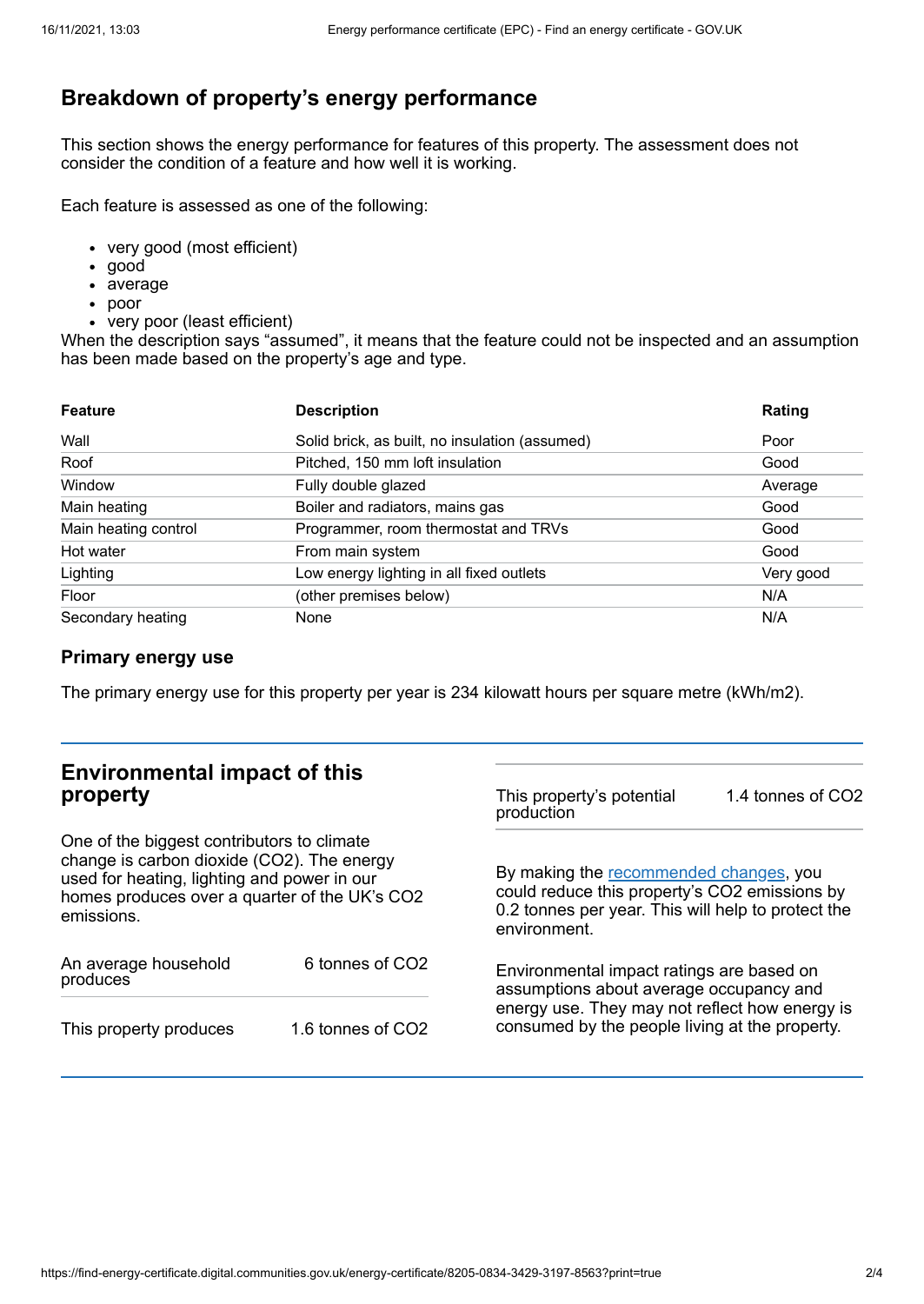# <span id="page-2-0"></span>**How to improve this property's energy performance**

Making any of the recommended changes will improve this property's energy efficiency.

If you make all of the recommended changes, this will improve the property's energy rating and score from C (72) to C (74).

| <b>Recommendation</b>                   | <b>Typical installation cost</b> | <b>Typical yearly saving</b> |
|-----------------------------------------|----------------------------------|------------------------------|
| 1. Internal or external wall insulation | £4.000 - £14.000                 | £37                          |

#### **Paying for energy improvements**

Find energy grants and ways to save energy in your home. [\(https://www.gov.uk/improve-energy-efficiency\)](https://www.gov.uk/improve-energy-efficiency)

## **Estimated energy use and potential savings**

| Estimated yearly energy<br>cost for this property | £433 |
|---------------------------------------------------|------|
| Potential saving                                  | £37  |

The estimated cost shows how much the average household would spend in this property for heating, lighting and hot water. It is not based on how energy is used by the people living at the property.

The estimated saving is based on making all of the [recommendations](#page-2-0) in how to improve this property's energy performance.

For advice on how to reduce your energy bills visit Simple Energy Advice [\(https://www.simpleenergyadvice.org.uk/\)](https://www.simpleenergyadvice.org.uk/).

### **Heating use in this property**

Heating a property usually makes up the majority of energy costs.

# **Estimated energy used to heat this property**

| Space heating | 4375 kWh per year |  |
|---------------|-------------------|--|
| Water heating | 1489 kWh per year |  |

Potential energy savings by installing insulation

| <b>Type of insulation</b> | Amount of energy saved |
|---------------------------|------------------------|
| Loft insulation           | 230 kWh per year       |
| Solid wall insulation     | 788 kWh per year       |

You might be able to receive Renewable Heat Incentive payments [\(https://www.gov.uk/domestic](https://www.gov.uk/domestic-renewable-heat-incentive)renewable-heat-incentive). This will help to reduce carbon emissions by replacing your existing heating system with one that generates renewable heat. The estimated energy required for space and water heating will form the basis of the payments.